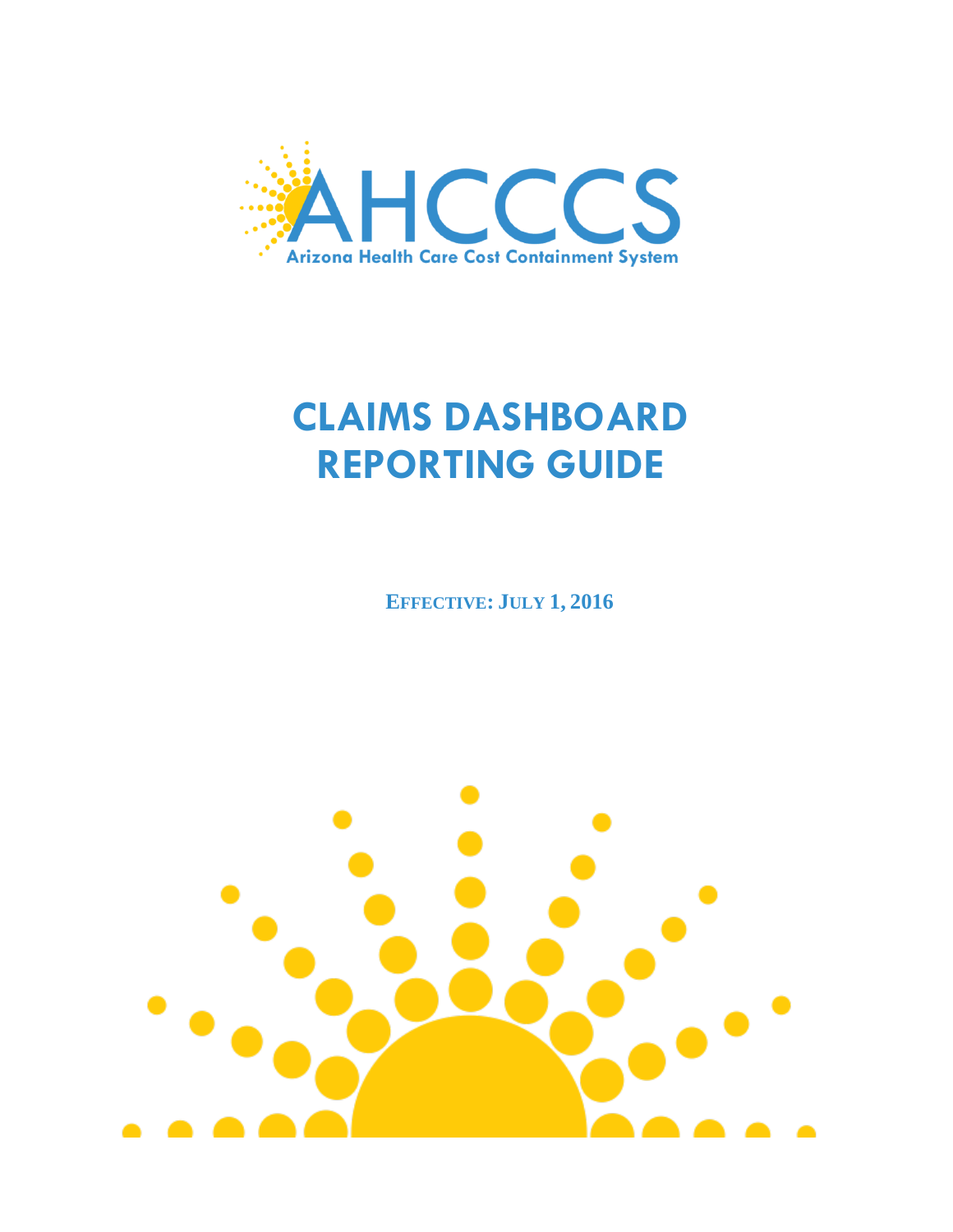

# **I. PURPOSE**

The AHCCCS Claims Dashboard Reporting Guide applies to Acute Care, ALTCS/EPD, CRS, DCS/CMDP (CMDP), DES/DDD (DDD), and RBHA Contractors. The purpose of the Guide is to provide instructions to Contractors on how to complete the Claims Dashboard Report for submission to and review by the Division of Health Care Management (DHCM), as required by contract.

DES/DDD reports Long Term Care data and data received from its Acute Care subcontractors.

#### **II. DEFINITIONS**

| <b>ADJUDICATED CLAIM</b>                           | A claim that has been received and processed by the Contractor<br>which resulted in payment or denial of payment.                                                                                                                                                                                                                                                                                                                                                                                         |  |
|----------------------------------------------------|-----------------------------------------------------------------------------------------------------------------------------------------------------------------------------------------------------------------------------------------------------------------------------------------------------------------------------------------------------------------------------------------------------------------------------------------------------------------------------------------------------------|--|
| <b>CLEAN CLAIM</b>                                 | A claim that may be processed without obtaining additional<br>information from the provider of service or from a third party, but<br>does not include claims under investigation for fraud or abuse or<br>claims under review for medical necessity, as defined by A.R.S.<br>§36-2904.                                                                                                                                                                                                                    |  |
| <b>DATE OF RECEIPT</b><br>(DOR)                    | Date claim received by Contractor                                                                                                                                                                                                                                                                                                                                                                                                                                                                         |  |
| <b>ELECTRONIC DATA</b><br><b>INTERCHANGE (EDI)</b> | Claims that are submitted to the Contractor electronically through<br>a clearinghouse or the Contractor's web site.                                                                                                                                                                                                                                                                                                                                                                                       |  |
| <b>PENDED CLAIMS</b>                               | Claim(s) that is/are manually or electronically suspended awaiting<br>review and/or instruction for adjudication.                                                                                                                                                                                                                                                                                                                                                                                         |  |
| <b>PROCESSING</b>                                  | Processing includes all the steps that a Contractor puts claims<br>through from receipt, up to and including, mailing of the<br>remittance advice or final execution of the EFT. The time to<br>process is calculated in calendar days from the date of receipt of<br>the claim to the date of the check, the date of the remittance advice<br>for denied claims, or the date the Electronic Funds Transfer (EFT)<br>occurs. The date on the check is the SAME date that the check is<br>put in the mail. |  |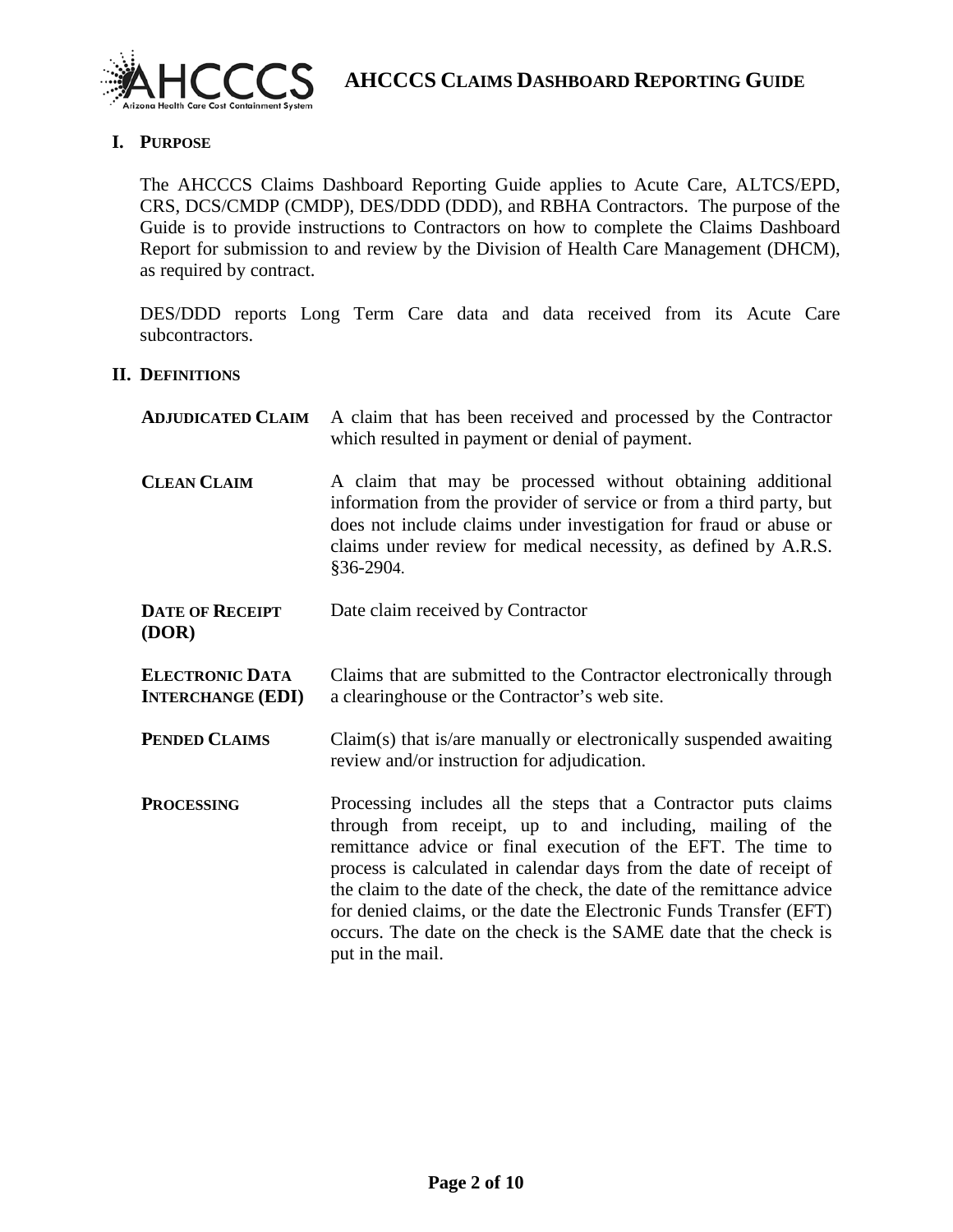

**RECOUPMENT** An action initiated by the Contractor to recover all or part of a previously paid claim(s). Recoupments include Contractor initiated/requested repayments, as well as overpayments identified by the Provider where the Contractor seeks to actively withhold or withdraw funds to correct the overpayment from the Provider. For purposes of this Policy, a recoupment is a recovery and subsequent repayment of a claim(s) with a differential greater than \$50,000 that is not completed within 30 days. An adjustment that is greater than \$50,000 and is completed within 30 days is not considered a recoupment but must be tracked and made available to AHCCCS upon request. The information tracked should include, at a minimum, the AHCCCS Member ID number, date(s) of service, original claim number, date of payment, amount paid, amounts recovered and subsequently repaid, and dates of recovery and repayment.

# **III. CLAIMS DASHBOARD REPORT**

#### **A. GENERAL INSTRUCTIONS**

- 1. The Contractor shall submit a monthly Claims Dashboard, along with all attachments, as specified in the AHCCCS Contract Section F, Attachment F3, Contractor Chart of Deliverables and RBHA Contract, Exhibit-9, Deliverables.
- 2. Each Claims Dashboard is dedicated to one line of business.
- 3. A separate Claims Dashboard worksheet must be submitted for each of the following claim form types:
	- a. UB92 or 837I,
	- b. CMS1500 or 837P,
	- c. Dental Claim Form or 837D, and
	- d. All claim form types combined.
- 4. If the Contractor has a sub-contract with a Third Party Administrator (TPA) to process claims, a dashboard for each of the TPA's claim form types, as listed above, must be submitted. Pharmacy Benefit Management (PBM) claims are the exception, and should not be reported in either of the Contractor's dashboards or a separate dashboard.
- 5. The Contractor must continuously track and report recoupment efforts per Provider TIN. When recoupment amounts for a Provider TIN cumulatively exceed \$50,000 during a contract year (based on recoupment date), the Contractor must report the Cumulative Recoupments monthly as part of the Claims Dashboard until the end of the contract year. These recoupments are listed on the Cumulative Recoupment worksheet. Cumulative Recoupments should continually be reported on this worksheet throughout the contract year, so that at the end of the contract year the worksheet will contain all cumulative recoupments taken during the year.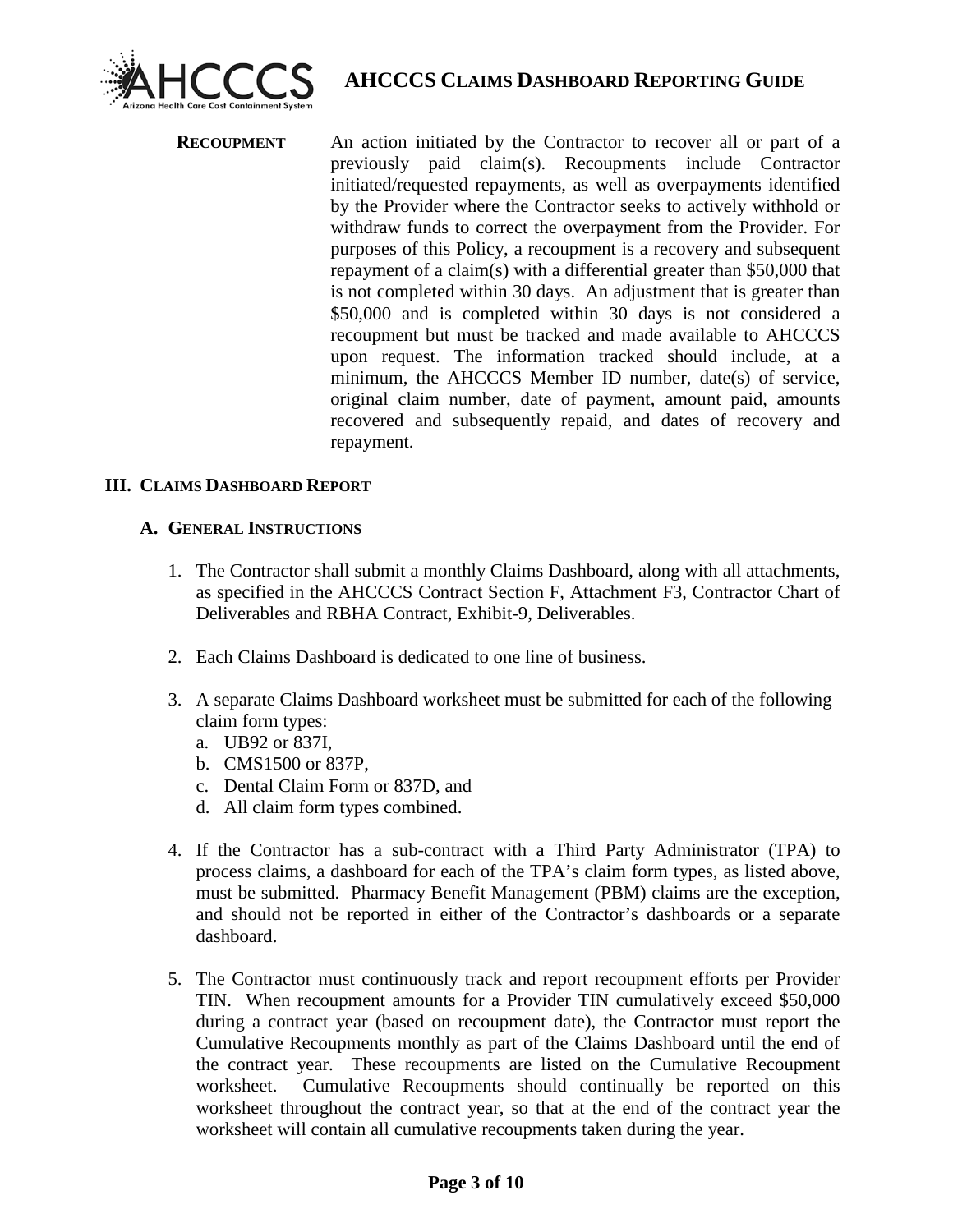

- 6. Information is provided in the dashboard for a rolling 12-month period of reporting data.
- 7. A cover letter should accompany the report submission. The cover letter should include **all** explanations for variations as required in the field descriptions indicated in the matrix below. The Contractor should review changes in the Dashboard from month to month and should explain any specific anomalies in the cover letter. For example; Membership had a steep increase and Total Claims Receipts had a sharp decrease in the same month. Additionally, the cover letter should include a detailed explanation of reported Cumulative Recoupments.
- 8. If a Contractor is in compliance with the contractual standards on this deliverable, for a period of three consecutive months, the Contractor may request to submit data on a quarterly basis. However, if the Contractor is non-compliant with any standard on the deliverable or AHCCCS has concerns during the reporting quarter, the Contractor must immediately begin to submit on a monthly basis until three consecutive months of compliance are achieved.

# **B. CLAIMS DASHBOARD COVER LETTER (ATTACHMENT A) INSTRUCTIONS**

Include the following information on the report cover letter. Please be sure to indicate, if any of the following information is not applicable.

- 1. The cover letter should include all explanations for reported variations as required by the reporting guidelines for each field of the spreadsheet.
- 2. Should the Contractor identify significant reporting variations in addition to those required below, an explanation should be included in the cover letter.
- 3. Denials:
	- a. List top five reasons for claim denials and how many claims denied during the reporting period for each denial reason.
	- b. List the five providers with the greatest number of claim denials; include how many claims are denied for each provider.
- 4. Special Projects for those claims identified in Field A15 of the Claims Dashboard:
	- a. List all providers for which the Contractor is working on a special claims processing or claims review project. Include the following information:
		- i. Reason for project,
		- ii. How many claims are affected, and
		- iii. Stratify claim count by age of claim (0-30 days, 31-60 days, etc.) using each of the following;
			- a) Stratify by date of receipt,
			- b) Stratify by start of project date.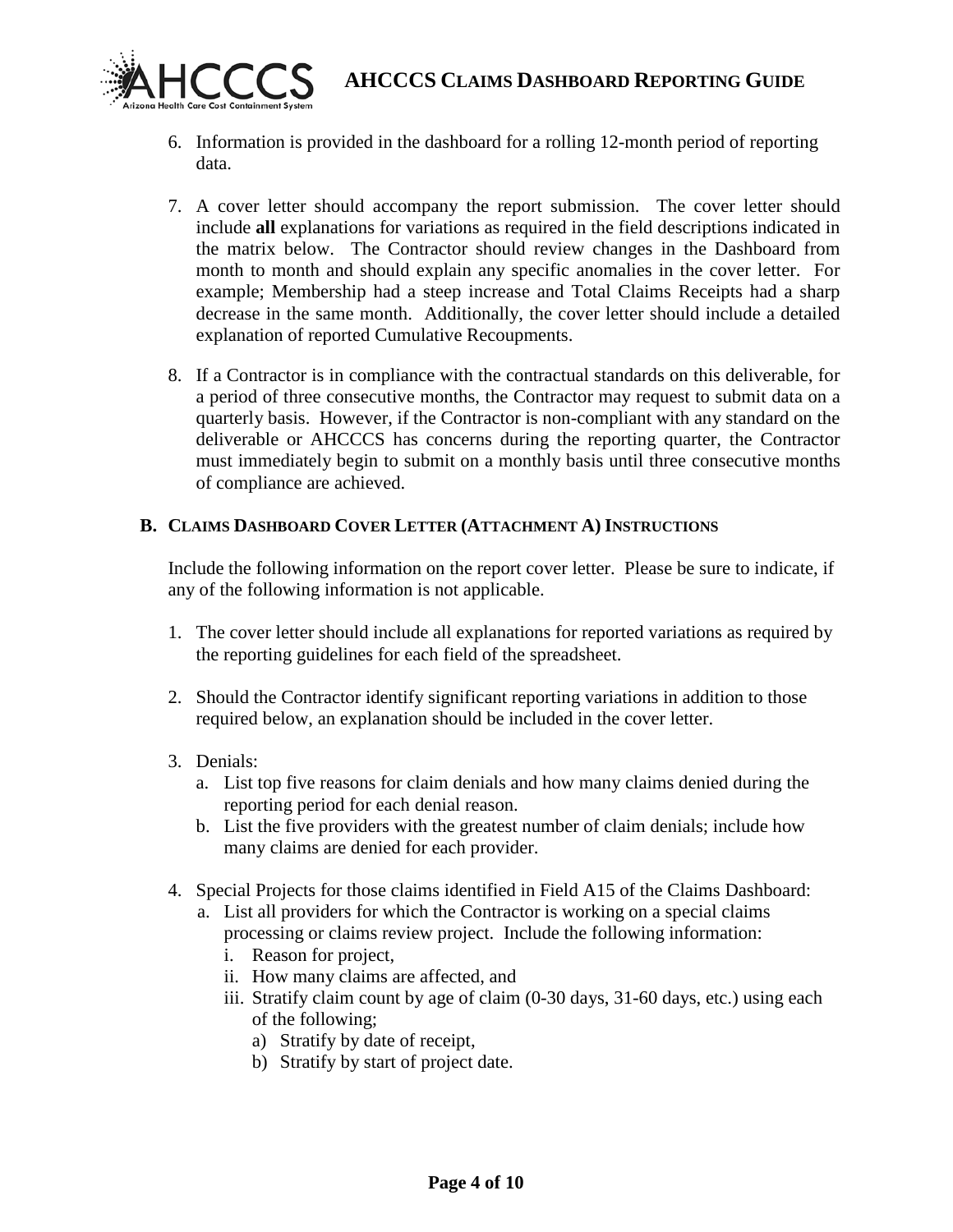

# 5. Cumulative Recoupments:

- a. The Contractor must include the following information for reported cumulative recoupments per TIN:
	- i. How was the need for the recoupment(s) identified,
	- ii. What process(es) will be utilized to recover the funds, and
	- iii. How will the affected provider(s) be notified.

## **C. CLAIMS DASHBOARD (ATTACHMENT B) INSTRUCTIONS**

| <b>FIELD</b><br><b>NUMBER</b> | <b>FIELD LABEL</b>           | <b>REPORTING GUIDELINE</b>                                                                                                                                                                                                                                                                                                                                            |
|-------------------------------|------------------------------|-----------------------------------------------------------------------------------------------------------------------------------------------------------------------------------------------------------------------------------------------------------------------------------------------------------------------------------------------------------------------|
| A <sub>1</sub>                | <b>MEMBERSHIP</b>            | Membership - As of the first day of the month, following the month<br>for which data is reported, per AHCCCS website which can be<br>found in the Resources section of the website under Population<br>Reports, AHCCCS Population Statistics.                                                                                                                         |
| A <sub>3</sub>                | <b>TOTAL CLAIMS RECEIPTS</b> | Reported as the month's accumulated total.<br>Total claims received.                                                                                                                                                                                                                                                                                                  |
| A <sub>4</sub>                | <b>TOTAL PAPER CLAIMS</b>    | Reported as the month's accumulated total.<br>Total claims submitted via paper (e.g. claims submitted by mail or<br>PDF).                                                                                                                                                                                                                                             |
| A <sub>5</sub>                | % PAPER CLAIMS               | Reported as the month's accumulated total.<br>Percentage of total claims submitted via paper:<br><b>Total Paper Claims</b><br><b>Total Claims Receipts</b><br>Note: This field is automatically populated.                                                                                                                                                            |
| 6                             | <b>% ELECTRONIC CLAIMS</b>   | Reported as the month's accumulated total. Highlight field and<br>provide an explanation if this falls below contract performance<br>minimum.<br>Percentage of total claims submitted in Electronic Data Interchange<br>(EDI) format:<br>(Total Claims Receipts – Total Paper Claims)<br><b>Total Claims Receipts</b><br>Note: This field is automatically populated. |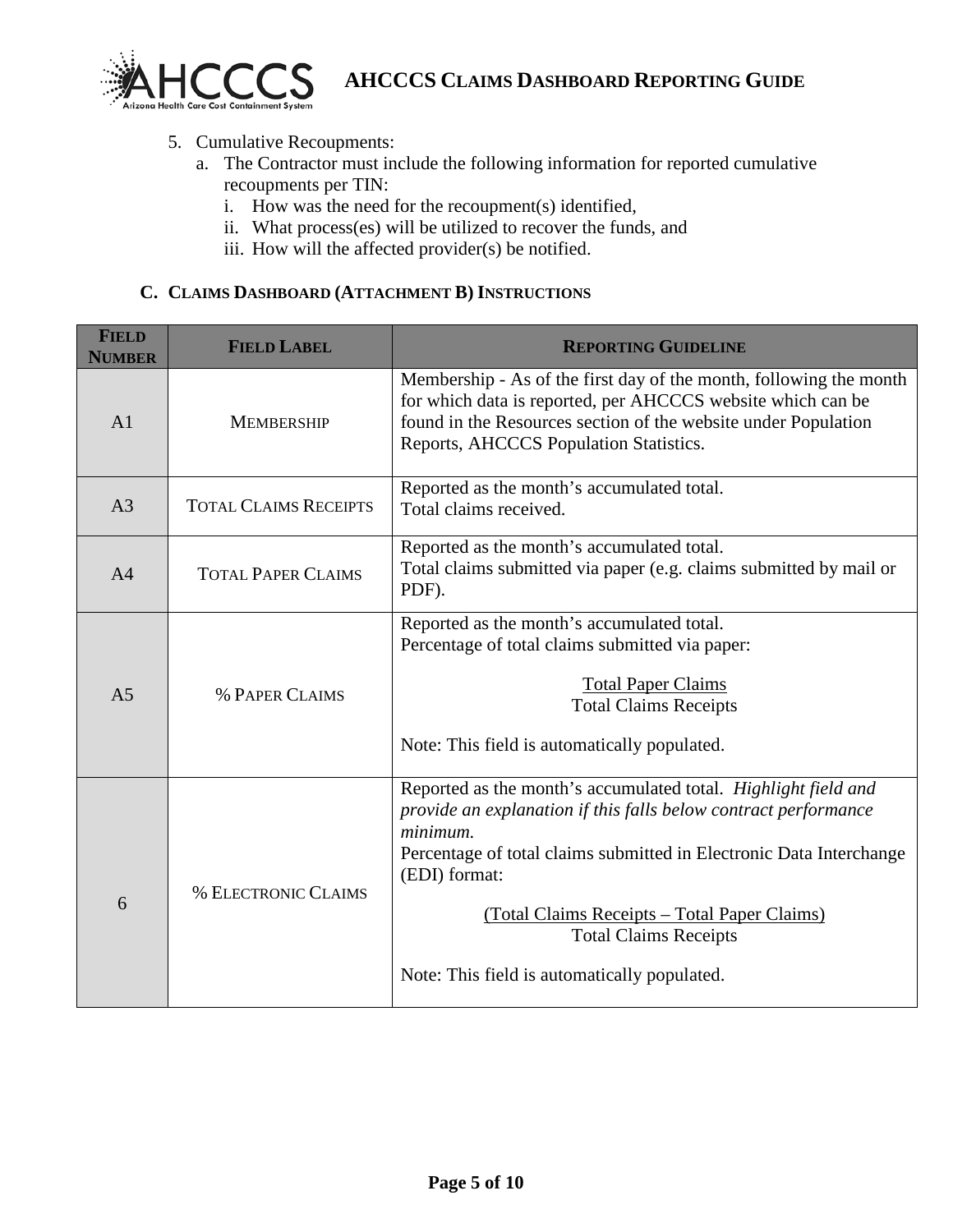

| <b>FIELD</b><br><b>NUMBER</b> | <b>FIELD LABEL</b>                                                   | <b>REPORTING GUIDELINE</b>                                                                                                                                                                                                                                                                                                                                                                                             |
|-------------------------------|----------------------------------------------------------------------|------------------------------------------------------------------------------------------------------------------------------------------------------------------------------------------------------------------------------------------------------------------------------------------------------------------------------------------------------------------------------------------------------------------------|
| A7                            | % CLAIMS PAID VIA EFT                                                | Reported as the month's accumulated total. Highlight field and<br>provide an explanation if this falls below contract performance<br>minimum.<br>Percentage of claims paid via Electronic Funds Transfer (EFT):<br>Total number of claims paid via EFT<br>Total number of claims paid                                                                                                                                  |
| A8                            | <b>% ELECTRONIC CLAIMS</b><br><b>REMITTANCES</b>                     | Reported as the month's accumulated total. Highlight field and<br>provide an explanation if this falls below contract performance<br>minimum.<br>Percentage of claims remittance advice issued electronically, either<br>through an 835 transaction or a data equivalent electronic format<br>(web, download, etc.):<br><b>Claims Remittance Advice Issued Electronically</b><br><b>Total Claims Remittance Advice</b> |
| A <sub>9</sub>                | <b>CLAIMS PENDING</b><br>0 TO 30 DAYS OLD                            | Reported as of the last day of the month.<br>The number of claims in this age band.                                                                                                                                                                                                                                                                                                                                    |
| A10                           | <b>CLAIMS PENDING</b><br>31 TO 45 DAYS OLD                           | Reported as of the last day of the month.<br>The number of claims in this age band.                                                                                                                                                                                                                                                                                                                                    |
| A11                           | <b>CLAIMS PENDING</b><br><b>46 TO 60 DAYS OLD</b>                    | Reported as of the last day of the month.<br>The number of claims in this age band.                                                                                                                                                                                                                                                                                                                                    |
| A12                           | CLAIMS PENDING 61+<br>DAYS OLD                                       | Reported as of the last day of the month.<br>The number of claims in this age band.                                                                                                                                                                                                                                                                                                                                    |
| A13                           | <b>CLAIMS PENDED FOR</b><br><b>MEDICAL REVIEW 61+</b><br><b>DAYS</b> | Reported as of the last day of the month.<br>Total number claims pended for medical review that are $61 + days$<br>old.                                                                                                                                                                                                                                                                                                |
| A14                           | <b>TOTAL CLAIMS PENDING</b>                                          | Reported as of the last day of the month.<br>The total number of pending claims, excluding special claims<br>projects. Highlight field and provide an explanation if there is a<br>5% increase, from the previous reporting month.                                                                                                                                                                                     |
| A15                           | <b>TOTAL CLAIMS PENDING</b><br>NOT INCLUDED IN FIELD<br><b>ABOVE</b> | Reported as of the last day of the month.<br>Total number of claims not considered in field above, due to special<br>claims projects.                                                                                                                                                                                                                                                                                  |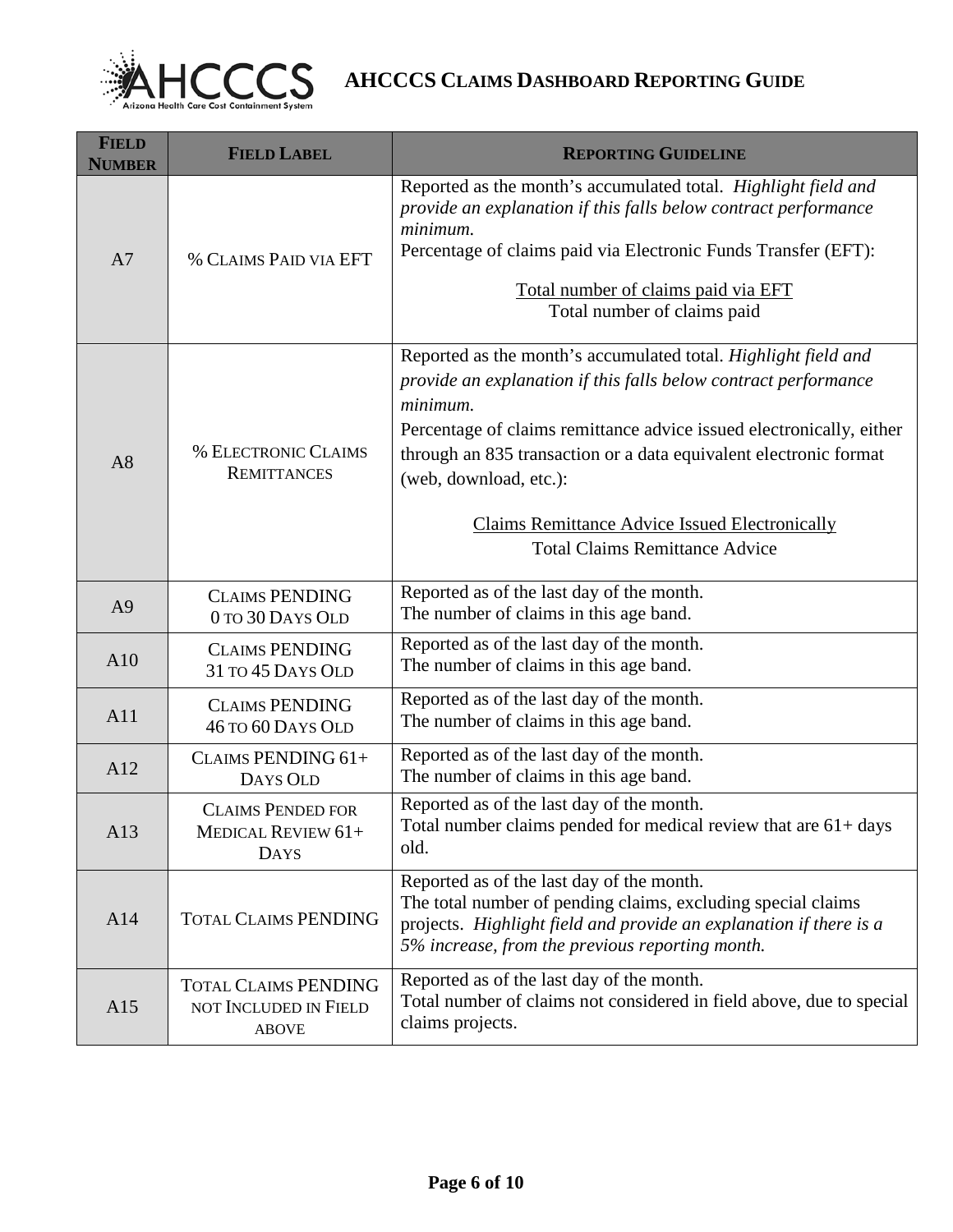

| <b>FIELD</b><br><b>NUMBER</b> | <b>FIELD LABEL</b>                                                      | <b>REPORTING GUIDELINE</b>                                                                                                                                                                                                                                                                                                                                                                                                                                                                                                                                                                                                                                                                                                                                                                |
|-------------------------------|-------------------------------------------------------------------------|-------------------------------------------------------------------------------------------------------------------------------------------------------------------------------------------------------------------------------------------------------------------------------------------------------------------------------------------------------------------------------------------------------------------------------------------------------------------------------------------------------------------------------------------------------------------------------------------------------------------------------------------------------------------------------------------------------------------------------------------------------------------------------------------|
| A16                           | <b>AVERAGE DAY'S RECEIPTS</b>                                           | Reported as the month's accumulated total.<br>Average day's receipts:<br>Total receipts for the month<br>Number of work days in the month                                                                                                                                                                                                                                                                                                                                                                                                                                                                                                                                                                                                                                                 |
| A17                           | DAYS WORK ON HAND AS<br>OF EOM                                          | Reported as of the last day of the month.<br>Number of days work on hand as of the end of the month:<br>ALL Claim Types:<br><b>Total Claims Pending</b><br><b>Average Daily Claims Processed</b><br>Professional (CMS1500, 837P):<br><b>Total Professional Claims Pending</b><br><b>Average Daily Professional Claims Processed</b><br>Dental (Dental Claim Form, 837D):<br><b>Total Dental Claims Pending</b><br><b>Average Daily Dental Claims Processed</b><br>Institutional/Hospital (UB95, 8371):<br><b>Total Institutional Claims Pending</b><br><b>Average Daily Institutional Claims Processed</b><br>(Average Daily Claims Processed is calculated using the following<br>formula: # of Claims Processed EOM for the reporting month/ # of<br>work days in the reporting month.) |
| A18                           | % PENDED CLAIMS NOT<br>PAID IN 30 DAYS                                  | Reported as of the last day of the month.<br>Percentage of pended claims not paid in 30 days:<br>Total claims pended greater than 30 days<br>Total claims pending<br>Note: This field is automatically populated.                                                                                                                                                                                                                                                                                                                                                                                                                                                                                                                                                                         |
| A19                           | <b>AVERAGE AGE OF CLAIMS</b><br>PENDED FOR MEDICAL<br><b>REVIEW EOM</b> | Reported as of the last day of the month.<br>Average age of claims pended for medical review:<br>Sum of the ages of each claim pending medical review<br>Total number of claims pended for medical review                                                                                                                                                                                                                                                                                                                                                                                                                                                                                                                                                                                 |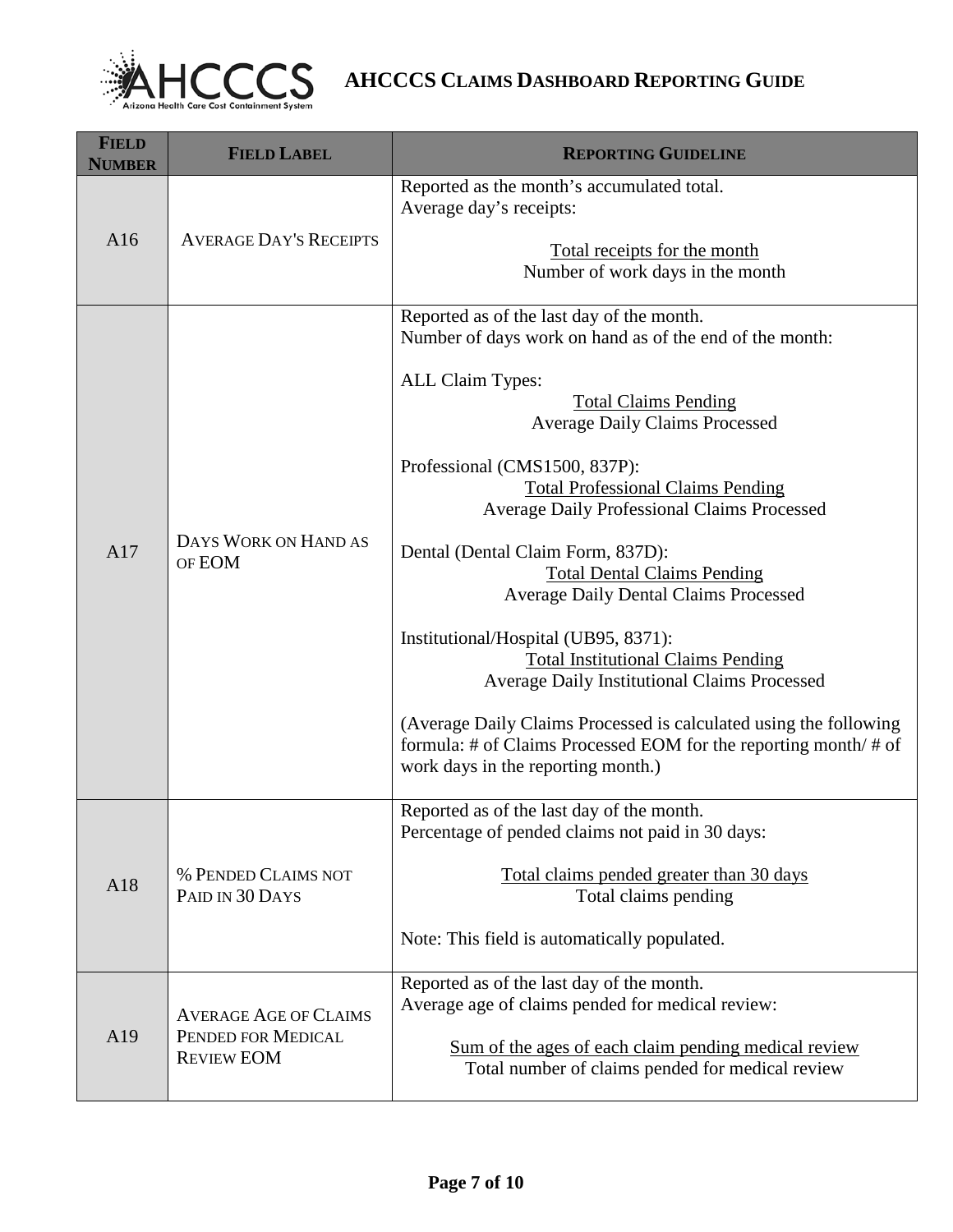

| <b>FIELD</b><br><b>NUMBER</b> | <b>FIELD LABEL</b>                                                                                                                     | <b>REPORTING GUIDELINE</b>                                                                                                                                                                                                                                                                                                                                                                                          |
|-------------------------------|----------------------------------------------------------------------------------------------------------------------------------------|---------------------------------------------------------------------------------------------------------------------------------------------------------------------------------------------------------------------------------------------------------------------------------------------------------------------------------------------------------------------------------------------------------------------|
| A20                           | <b>TOTAL CLAIMS DENIED</b>                                                                                                             | Reported as the month's accumulated total.<br>Total number of claims denied in a month.                                                                                                                                                                                                                                                                                                                             |
| A21                           | <b>% CLAIMS DENIED</b>                                                                                                                 | Reported as the month's accumulated total. Highlight field and<br>provide an explanation if there is a 15% increase, from the<br>previous reporting month. For example if the previous month's<br>percent claims denied was 10%, the Contractor must provide an<br>explanation if the current month's percent is $11.5\%$ or greater.<br>Percentage of claims denied:<br>Total number of claims denied in the month |
|                               |                                                                                                                                        | Total number of claims processed in the month<br>Note: This field is automatically populated.                                                                                                                                                                                                                                                                                                                       |
| A22                           | <b>TOTAL DOLLARS DENIED</b>                                                                                                            | Reported as the month's accumulated total.<br>Total dollars denied.                                                                                                                                                                                                                                                                                                                                                 |
| A23                           | <b>AVERAGE TIME TO</b><br>PROCESS ALL CLAIMS                                                                                           | Reported as the month's accumulated total.<br>Average time to process all claims:<br>Sum of the ages of each processed claim (including denials) in the<br>month<br>Total number of claims processed (including denials) in the month                                                                                                                                                                               |
| A24                           | <b>TOTAL CLAIMS PROCESSED</b><br><b>EOM</b>                                                                                            | Reported as the month's accumulated total.<br>Total amount of claims processed during the reporting month.<br>Highlight field and provide an explanation if there is a 5%<br>decrease, from the previous reporting month.                                                                                                                                                                                           |
| A25                           | WHERE THERE IS A<br><b>CONTRACTED PAYMENT</b><br>ARRANGEMENT, THE % OF<br><b>CLAIMS PROCESSED WITHIN</b><br><b>CONTRACTED DEADLINE</b> | Reported as the month's accumulated total.<br>Percentage of total claims processed that were processed within the<br>contracted deadline. This reporting measure is for those<br>Contractors that have contracts with submitters that specify<br>processing of clean claims in time frames different than AHCCCS<br>contract stated 30 days.                                                                        |
| A26                           | % OF CLAIMS PROCESSED<br>IN $0$ to $30$ Days                                                                                           | Reported as the month's accumulated total.<br>Of the claims not included in A25, the percentage of total clean<br>claims that were adjudicated within 30 days of receipt of the clean<br>claim. Highlight field and provide an explanation if this falls below<br>contract performance minimum.                                                                                                                     |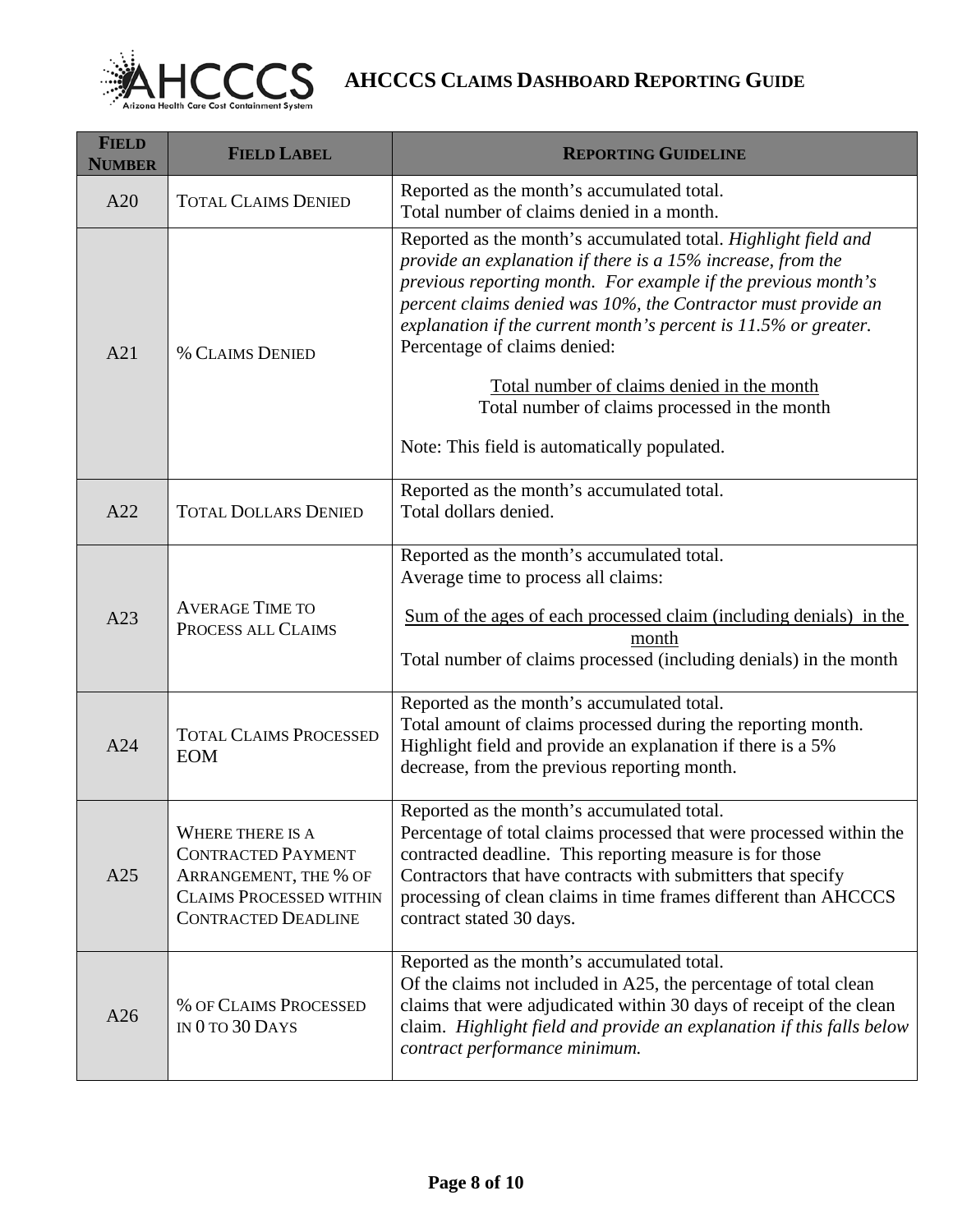

| <b>FIELD</b><br>NUMBER | <b>FIELD LABEL</b>                                  | <b>REPORTING GUIDELINE</b>                                                                                                                                                                                                                                                                    |
|------------------------|-----------------------------------------------------|-----------------------------------------------------------------------------------------------------------------------------------------------------------------------------------------------------------------------------------------------------------------------------------------------|
| A27                    | <b>% OF CLAIMS PROCESSED</b><br>IN $0$ to $60$ Days | Reported as the month's accumulated total.<br>Of the claims not included in A25, the percentage of total clean<br>claims that were adjudicated 60 days of receipt of the clean claim.<br>Highlight field and provide an explanation if this falls below<br>contract performance minimum.      |
| A28                    | <b>EDI AUTO-PROCESSING</b><br><b>RATE</b>           | Reported as the month's accumulated total.<br>Claims that are received via EDI and adjudicated in the claims<br>system without manual review or manual intervention.<br>EDI claims auto-processing rate:<br>Total number of EDI claims auto-processed<br>Total number of EDI claims processed |
| A29                    | <b>AUDITED % OF CORRECTLY</b><br>PAID CLAIMS        | Reported as the month's accumulated total.<br>Percentage of claims paid correctly, for the reporting period, as<br>determined from internal audit procedures.                                                                                                                                 |

| TO BE REPORTED ON THE ALL CLAIM TYPES WORKSHEET ONLY |                                                                     |                                                                                                                                                                          |
|------------------------------------------------------|---------------------------------------------------------------------|--------------------------------------------------------------------------------------------------------------------------------------------------------------------------|
| B1                                                   | <b>INCURRED BUT NOT</b><br><b>RECEIVED CLAIMS (IBNR)</b>            | Reported as the month's accumulated total.<br>The liability for services rendered for which claims have not been<br>received.                                            |
| B <sub>2</sub>                                       | <b>RECEIVED BUT UNPAID</b><br>CLAIMS (RBUCS)                        | Reported as the month's accumulated total.<br>Received but unpaid claims divided by the average daily medical<br>expenses for the period, net of sub-capitation expense. |
| B <sub>3</sub>                                       | <b>ESTIMATED TOTAL</b><br><b>MEDICAL CLAIMS</b><br><b>LIABILITY</b> | Reported as the month's accumulated total:<br>$IBNR + RBUCS$                                                                                                             |
| B <sub>4</sub>                                       | <b>AMOUNT OF INTEREST PAID</b><br>IN THE REPORTING PERIOD           | Reported as the month's accumulated total. If none enter "0".                                                                                                            |
| B <sub>5</sub>                                       | <b>AUDITED % OF CORRECTLY</b><br>PAID CLAIMS                        | Reported as the month's accumulated total.<br>Percentage of claims paid correctly, for the reporting period, as<br>determined from internal audit procedures.            |
| <b>B6</b>                                            | <b>TOTAL AMOUNT OF</b><br><b>ADVANCES &amp; LOANS PAID</b>          | Reported as the month's accumulated total.<br>Total amount of advances paid to providers in the reporting period. If none enter<br>$"0"$ .                               |